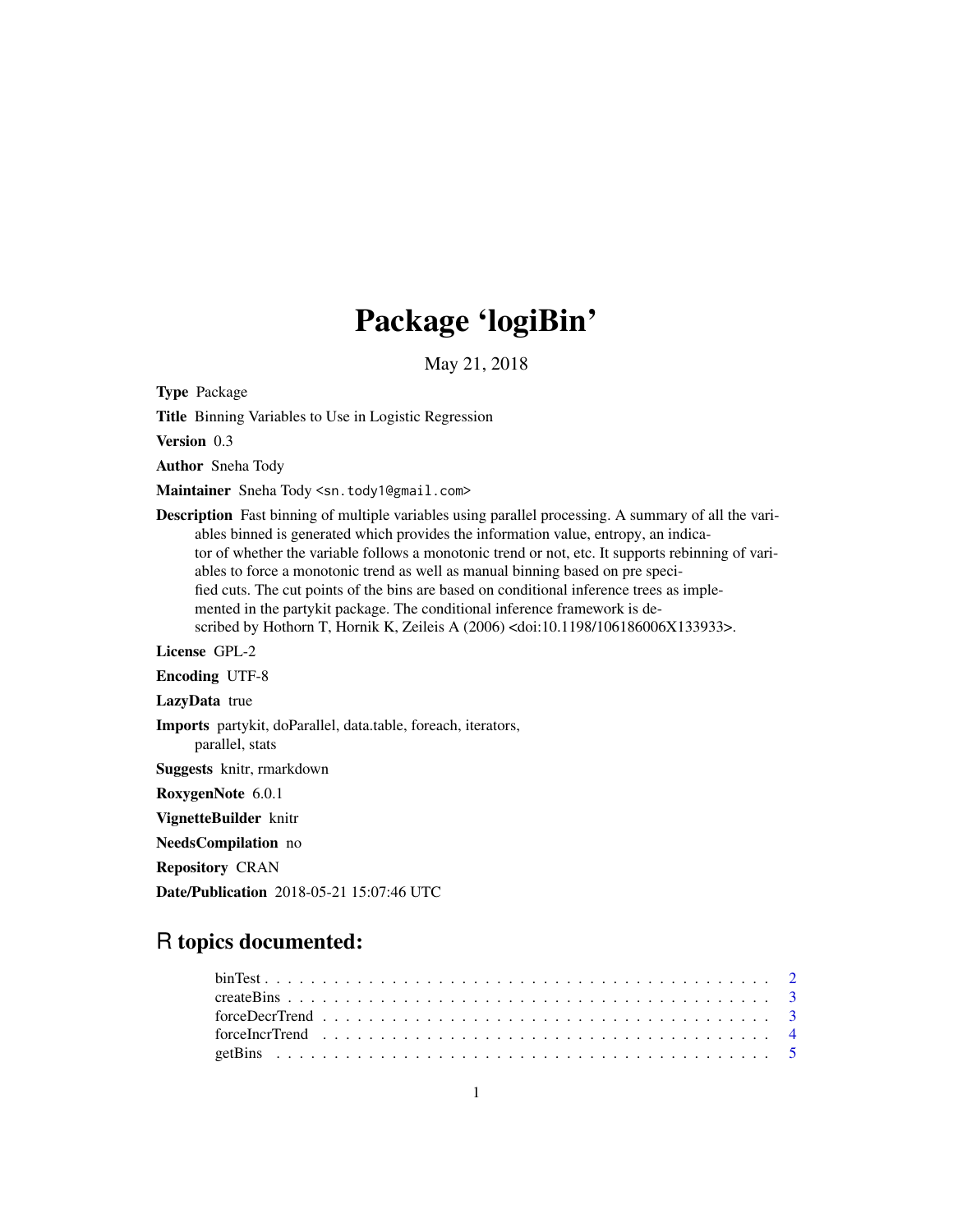#### <span id="page-1-0"></span>2 binTest binTest binTest binTest binTest binTest binTest binTest binTest binTest binTest binTest binTest binTest binTest binTest binTest binTest binTest binTest binTest binTest binTest binTest binTest binTest binTest binT

| Index |  |  |  |  |  |  |  |  |  |  |  |  |  |  |  |  |  |  |  |  |  |  |
|-------|--|--|--|--|--|--|--|--|--|--|--|--|--|--|--|--|--|--|--|--|--|--|
|       |  |  |  |  |  |  |  |  |  |  |  |  |  |  |  |  |  |  |  |  |  |  |
|       |  |  |  |  |  |  |  |  |  |  |  |  |  |  |  |  |  |  |  |  |  |  |
|       |  |  |  |  |  |  |  |  |  |  |  |  |  |  |  |  |  |  |  |  |  |  |

binTest *Checking the performance of the bins created on test data*

#### Description

This function uses parallel processing to replicate the bins on test data. This can be used to check the stability of the variable.

#### Usage

binTest(binObj, testDf, y, xVars, nCores = 1)

#### Arguments

| binObi | - An object returned by getBins or any other function (except createBins) in this<br>package |
|--------|----------------------------------------------------------------------------------------------|
| testDf | - A data frame containing the test data                                                      |
| ٧      | - The name of the dependent variable                                                         |
| xVars  | - A vector names of variables which are to be tested                                         |
| nCores | - The number of cores used for parallel processing. The default value is 1                   |

#### Value

Returns a list containing 2 elements. The first is a data frame called varSummary which contains a summary of the performance of the variables on the test data including their IV value, entropy, flag which indicates if bad rate increases/decreases with variable value, flag to indicate if a monotonic trend is present, number of bins which flip (i.e. do not follow a monotonic trend), number of bins of the variable and a flag to indicate whether it includes pure nodes (node which do not have any defaults). The second element is a data frame called bin which contains details of all the bins of the variables.

```
b1 <- getBins(loanData, "bad_flag", c('LTV', 'balance'))
b2 <- binTest(b1, loanData[1:50,], "bad_flag", c('LTV', 'balance'))
```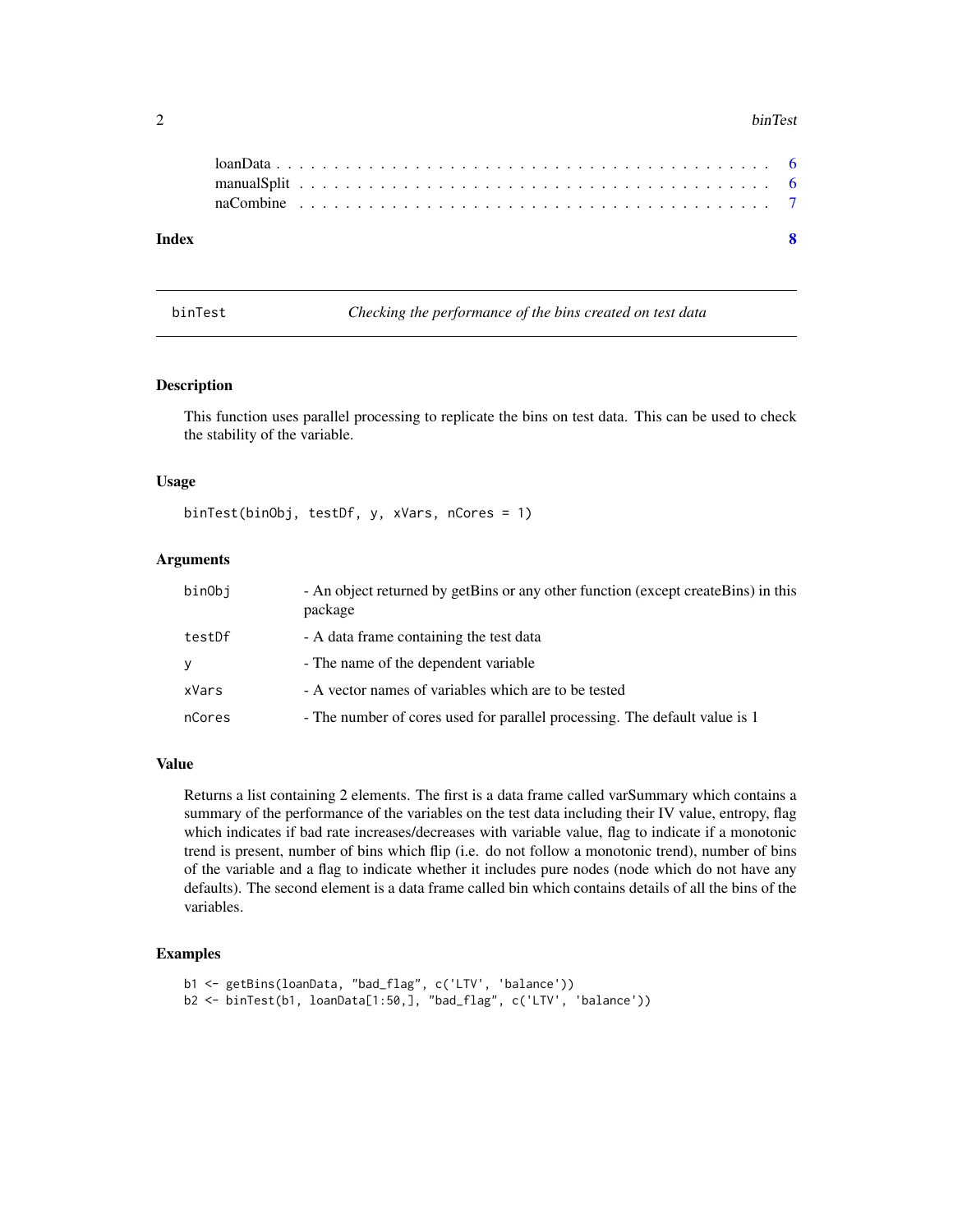<span id="page-2-0"></span>

#### Description

This function creates a data frame with binned variables

#### Usage

```
createBins(binObj, df, xVars, prefix = "b_")
```
#### Arguments

| binObj | - An object returned by getBins or any other function in this package                           |
|--------|-------------------------------------------------------------------------------------------------|
| df     | - A data frame                                                                                  |
| xVars  | - A vector of names of variables for which bins have to be created                              |
| prefix | - The prefix to be added to the variable name to create the new variable. Default<br>value is b |

#### Value

Returns a dataframe which adds the binned variables to the original data frame

#### Examples

```
b1 <- getBins(loanData, "bad_flag", c('age', 'score', 'balance'), minCr=0.8)
loanData <- createBins(b1, loanData, c('age', 'balance'))
```
forceDecrTrend *Force a numerical variable to follow a monotonically decreasing trend*

#### Description

This function forces a variable to follow a monotonically decreasing trend by grouping bins. In case such a trend can not be forced a message is printed to the console

#### Usage

```
forceDecrTrend(binObj, xVars)
```
#### Arguments

| binObj | - An object returned by getBins or any other function (except createBins) in this |
|--------|-----------------------------------------------------------------------------------|
|        | package                                                                           |
| xVars  | - A vector of the name of variables                                               |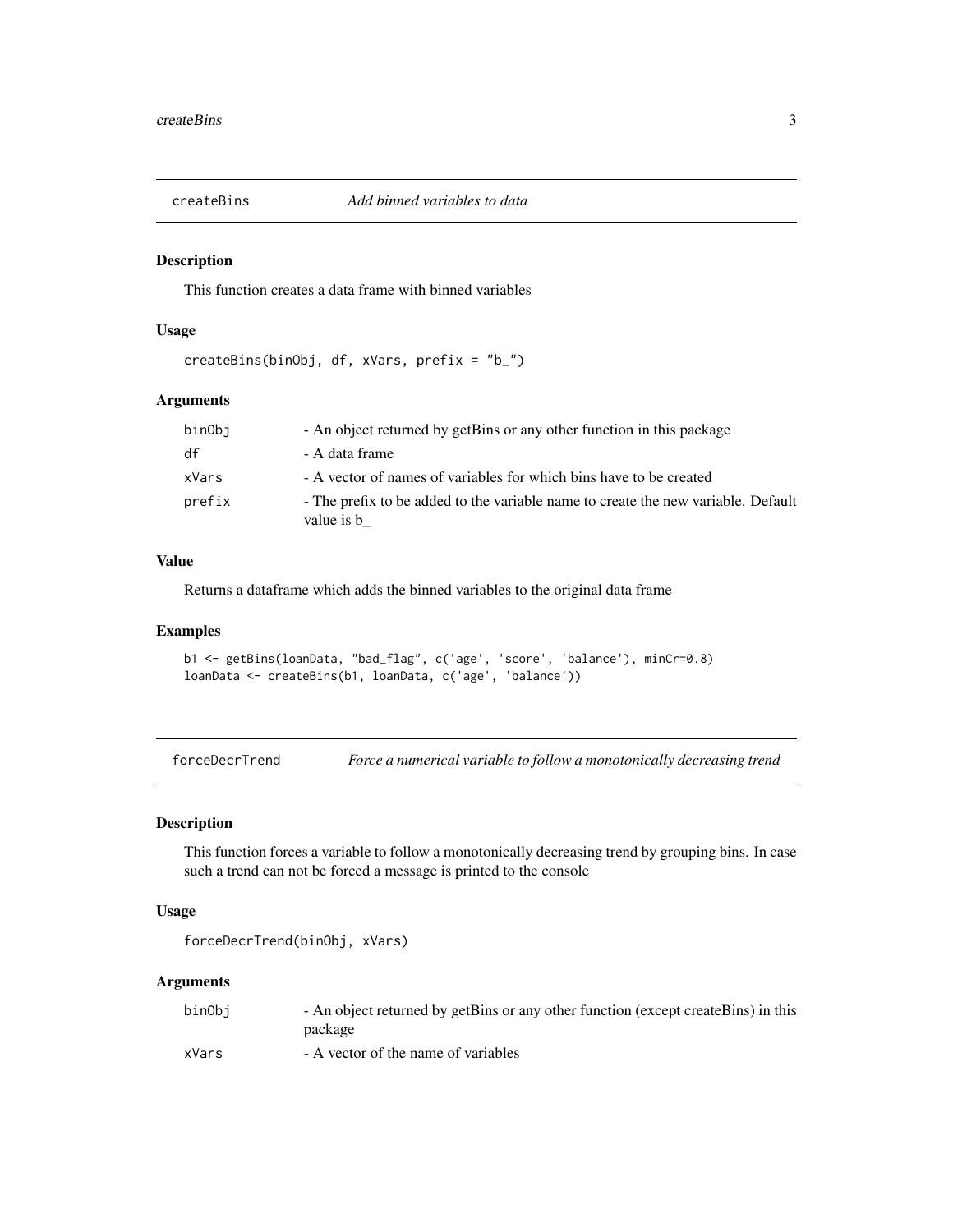#### <span id="page-3-0"></span>Value

Returns a list containing 3 objects. Similar to the getBins function

#### Examples

```
b1 <- getBins(loanData, "bad_flag", c('age', 'score'), minCr=0.6, minProp = 0.01)
b1 <- forceDecrTrend(b1, c('score','age'))
```
forceIncrTrend *Force a numerical variable to follow a monotonically increasing trend*

#### Description

This function forces a variable to follow a monotonically increasing trend by grouping bins. In case such a trend can not be forced a message is printed to the console

#### Usage

```
forceIncrTrend(binObj, xVars)
```
#### Arguments

| binObj | - An object returned by getBins or any other function (except createBins) in this<br>package |
|--------|----------------------------------------------------------------------------------------------|
| xVars  | - A vector of the name of variables                                                          |

#### Value

Returns a list containing 3 objects. Similar to the getBins function

```
b1 <- getBins(loanData, "bad_flag", c('age', 'score'), minCr=0.6, minProp = 0.01)
b1 <- forceIncrTrend(b1, c('score','age'))
```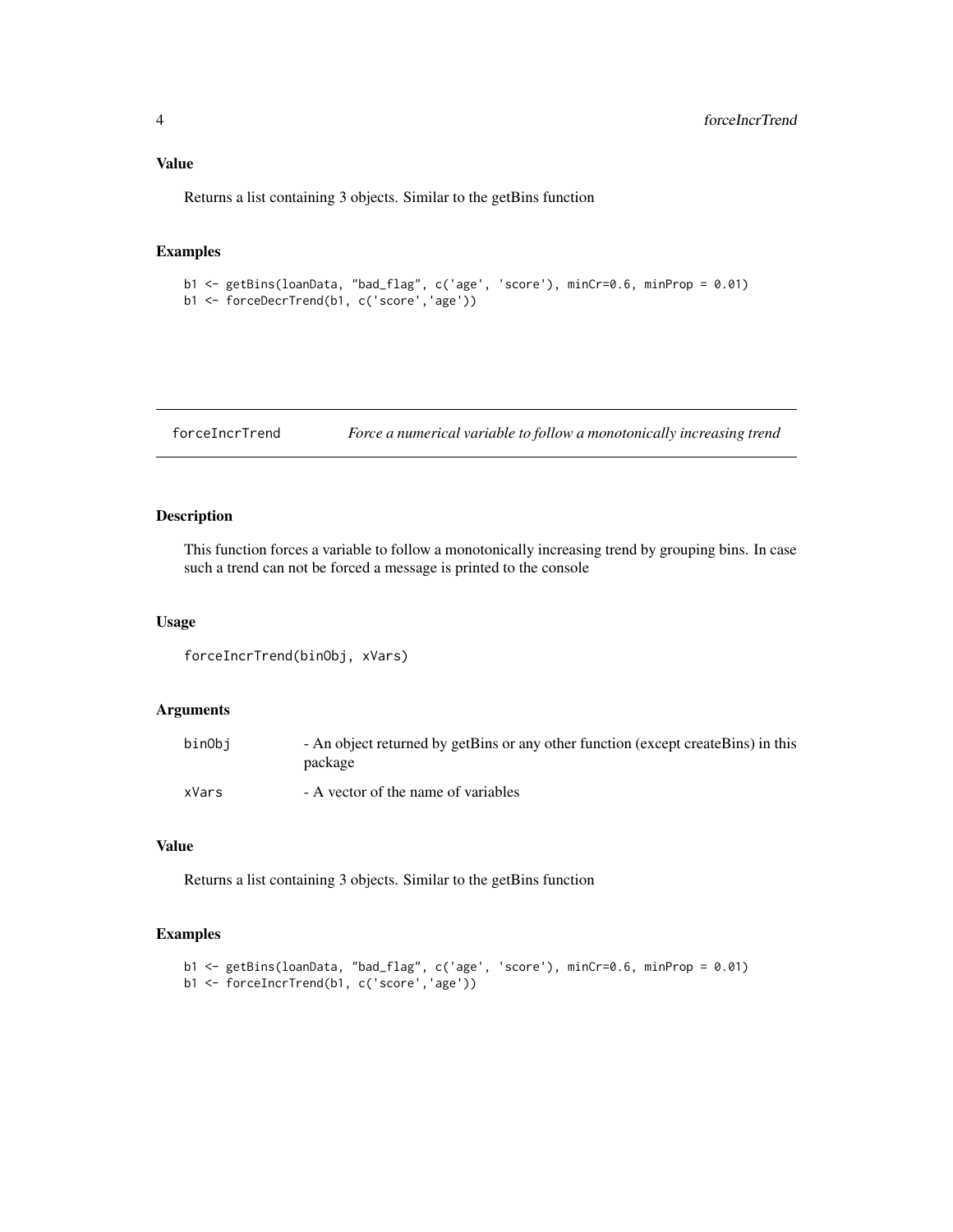<span id="page-4-0"></span>

#### Description

This function uses parallel processing to compute bins for continuous and categorical variables. The splits are computed using the partykit package which uses conditional inferencing trees. Refer to the package documentation for more details. A separate bin is created for NA values. This can be combined using naCombine function. Categorical variables with a maximum of 10 distinct values are supported.

#### Usage

```
getBins(df, y, xVars, minProp = 0.03, minCr = 0.9, nCores = 1)
```
#### Arguments

| df      | - A data frame                                                                                                                                                                                                                        |
|---------|---------------------------------------------------------------------------------------------------------------------------------------------------------------------------------------------------------------------------------------|
| У       | - The name of the dependent variable                                                                                                                                                                                                  |
| xVars   | - A vector names of variables                                                                                                                                                                                                         |
| minProp | - The minimum proportion of observations that must be exceeded in order to<br>implement a split. Default value is 0.03                                                                                                                |
| minCr   | - The value of test statistic that must be exceeded in order to implement a split.<br>Increasing this value will decrease the number of splits. Refer to the partykit<br>package documentation for more details. Default value is 0.9 |
| nCores  | - The number of cores used for parallel processing. The default value is 1                                                                                                                                                            |

#### Value

Returns a list containing 3 elements. The first is a data frame called varSummary which contains a summary of all the variables along with their IV value, entropy, p value from ctree function in partykit package, flag which indicates if bad rate increases/decreases with variable value, flag to indicate if a monotonic trend is present, number of bins which flip (i.e. do not follow a monotonic trend), number of bins of the variable and a flag to indicate whether it includes pure nodes (node which do not have any defaults). The second element is a data frame called bin which contains details of all the bins of the variables. The third element is a dataframe called err which contains details of all the variables that could not be split and the reason for the same.

```
b1 <- getBins(loanData, "bad_flag", c('age', 'score', 'balance'))
```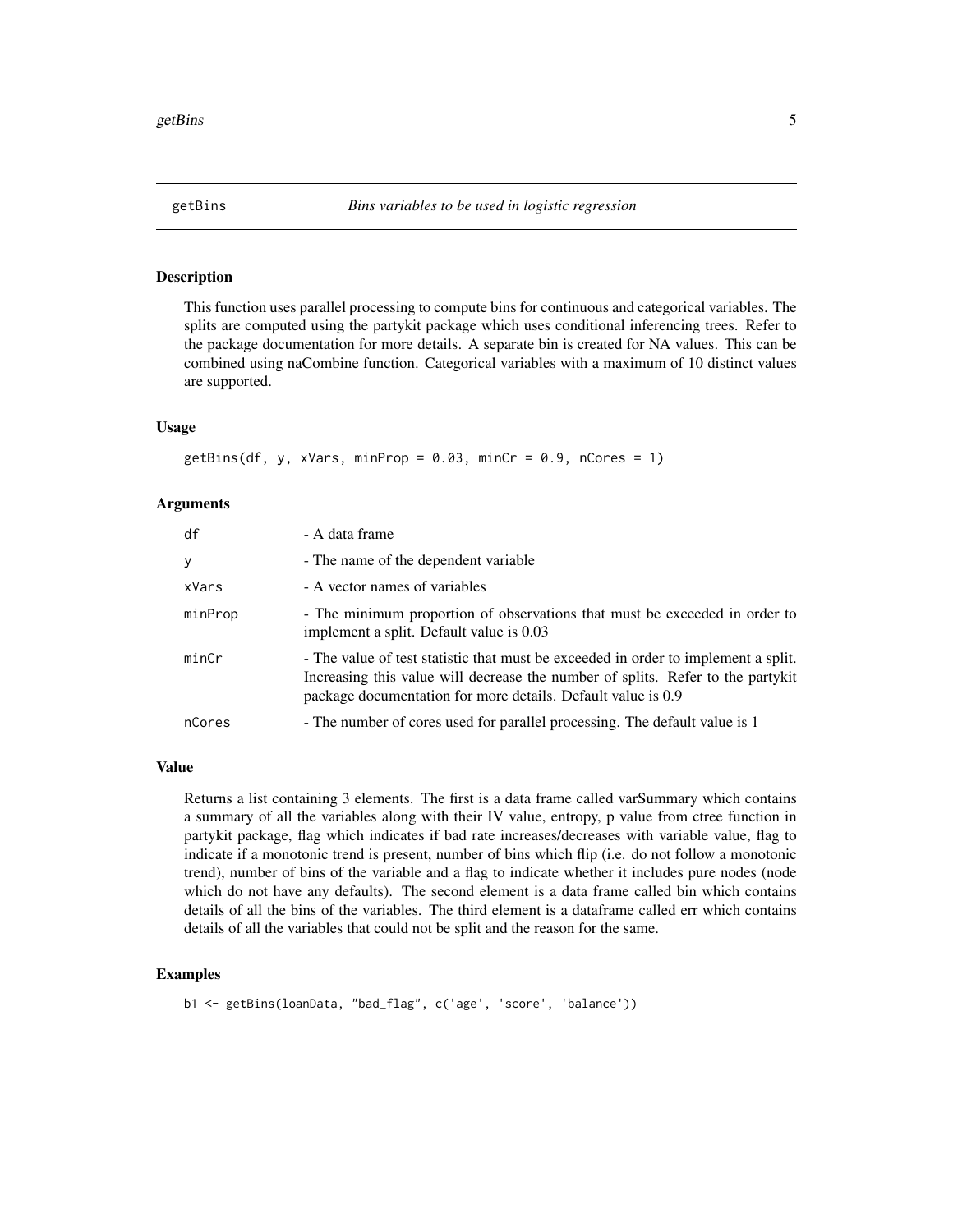#### <span id="page-5-0"></span>Description

A dataset containing simulated data about the characteristic of a customer applying for a loan. The dependent variable is "bad\_flag" which indicates whether the customer defaults or not.

#### Usage

loanData

#### Format

A data frame with 100 rows and 6 variables:

bad\_flag Indicates whether a customer has defaulted or not

age Age of the customer

LTV Ratio of amount of loan to amount of collateral

location Indicates the location of the customer

balance Account balance

score credit score of the customer

manualSplit *Split a variable based on specified cuts*

#### Description

This function splits variables based on cuts that have been input manually

#### Usage

```
manualSplit(binObj, splitVar, y, splits, df)
```
#### Arguments

| binObj   | - An object returned by getBins or any other function (except createBins) in this<br>package |
|----------|----------------------------------------------------------------------------------------------|
| splitVar | - The name of the variable that has to be split                                              |
| y        | - The dependent variable                                                                     |
| splits   | - The splits for the variable                                                                |
| df       | - A data frame                                                                               |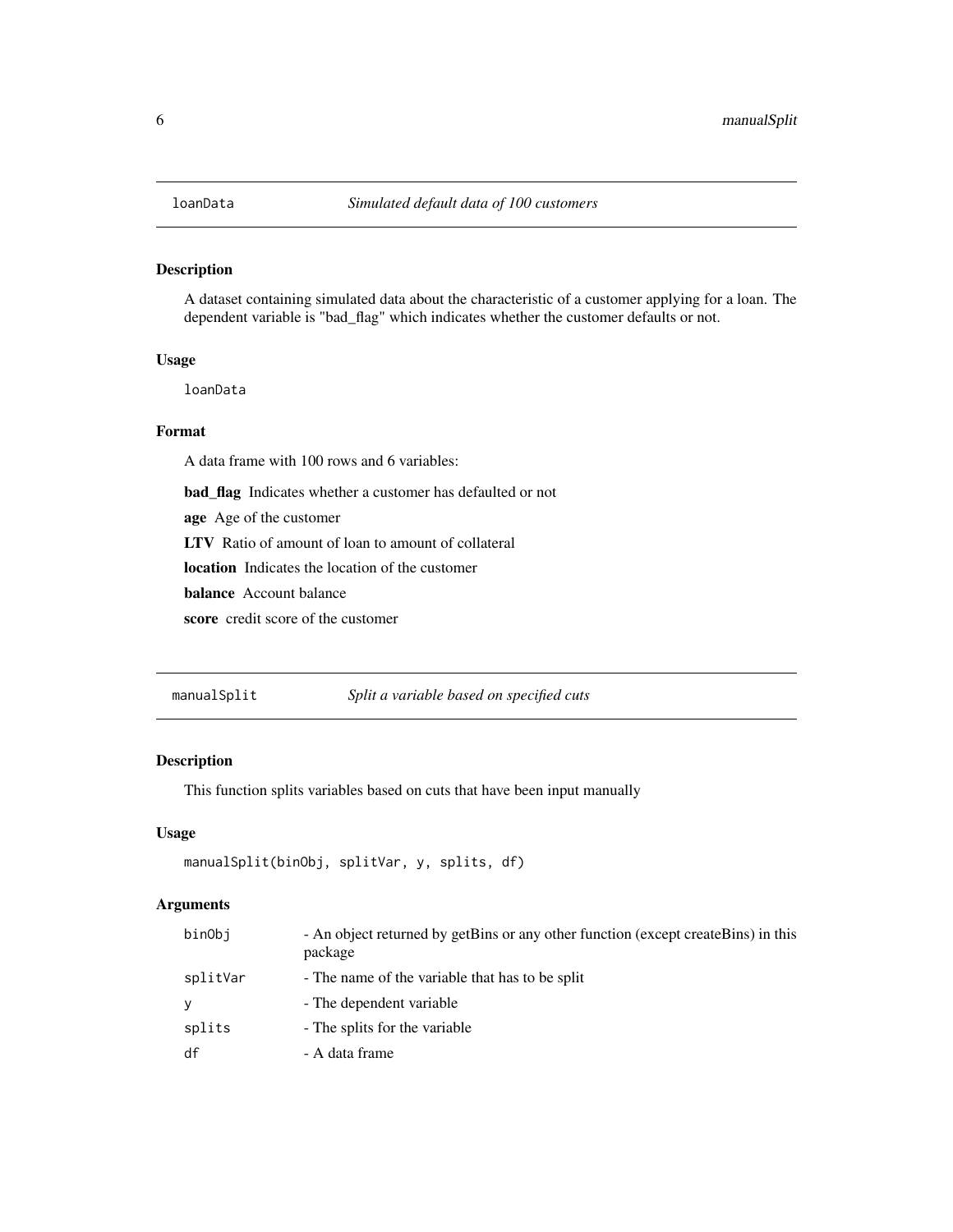#### <span id="page-6-0"></span>naCombine 2008 and 2008 and 2008 and 2008 and 2008 and 2008 and 2008 and 2008 and 2008 and 2008 and 2008 and 2008 and 2008 and 2008 and 2008 and 2008 and 2008 and 2008 and 2008 and 2008 and 2008 and 2008 and 2008 and 2008

#### Value

Returns a list containing 3 objects. Similar to the getBins function

#### Examples

```
b1 <- getBins(loanData, "bad_flag", c('age', 'score', 'balance'), minCr=0.8)
b1 <- manualSplit(b1, 'age', 'bad_flag', c(25,40,55), loanData)
```
naCombine *Combine NA bins*

### Description

This function combines the NA bin with either the bin having the closest bad rate or the average bad rate if the count of observations in NA bin is low

#### Usage

```
naCombine(binObj, xVars, cutoffPropn = 0.01)
```
#### Arguments

| binObi      | - An object returned by getBins or other functions (except createBins) in this<br>package                                                                                                                                                |
|-------------|------------------------------------------------------------------------------------------------------------------------------------------------------------------------------------------------------------------------------------------|
| xVars       | - A vector of names of variables for which NA bins have to be combined                                                                                                                                                                   |
| cutoffPropn | - The minimum proportion of observations that must be present in the NA bin<br>for it to be combined with the bin with closest bad rate. If the proportion s below<br>this, the NA bin will be combined with bin having average bad rate |

#### Value

Returns a list containing 3 objects. Similar to the getBins function

```
b1 <- getBins(loanData, "bad_flag", c('age', 'score', 'LTV'))
b1 <- naCombine(b1, c('LTV'))
```